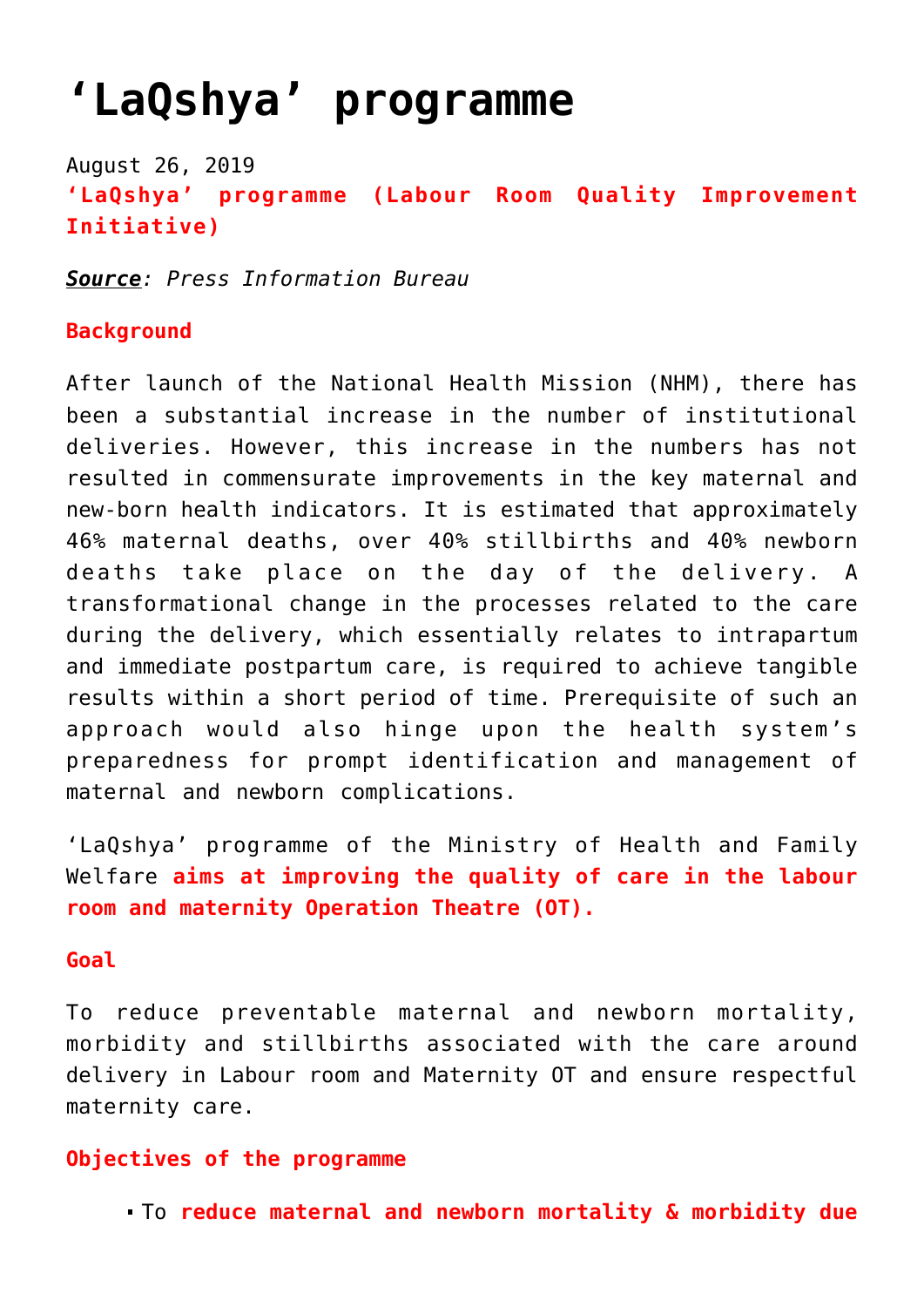**to** Antepartum haemorrhage (APH), Postpartum bleeding or **postpartum hemorrhage(**PPH), retained placenta, preterm, preeclampsia & eclampsia, obstructed labour, puerperal sepsis, newborn asphyxia, and sepsis, etc.

- **To improve Quality of care during the delivery and immediate postpartum care,** stabilization of complications and ensure timely referrals, and enable an effective two-way follow-up system.
- To enhance satisfaction of beneficiaries visiting the health facilities and provide **Respectful Maternity Care (RMC)** to all pregnant women attending the public health facility.

## **Strategies**

- Reorganizing/aligning Labour room & Maternity Operation Theatre layout and workflow as per 'Labour Room Standardization Guidelines' and 'Maternal & Newborn Health Toolkit' issued by the Ministry of Health & Family Welfare, Government of India.
- Ensuring that at least all government medical college hospitals and high caseload district hospitals have dedicated obstetric HDUs as per GoI MOHFW Guidelines, for managing complicated pregnancies that require lifesaving critical care.
- Ensuring strict adherence to clinical protocols for management and stabilization of the complications before referral to higher centres.

### **Institutional arrangement to support the programme**

Under the National Health Mission, the States have been supported in creating Institutional framework for the Quality Assurance – State Quality Assurance Committee (SQAC), District Quality Assurance Committee (DQAC), and Quality Team at the facility level. These committees will also support implementation of LaQshya interventions. For specific technical activities and program management, special purpose